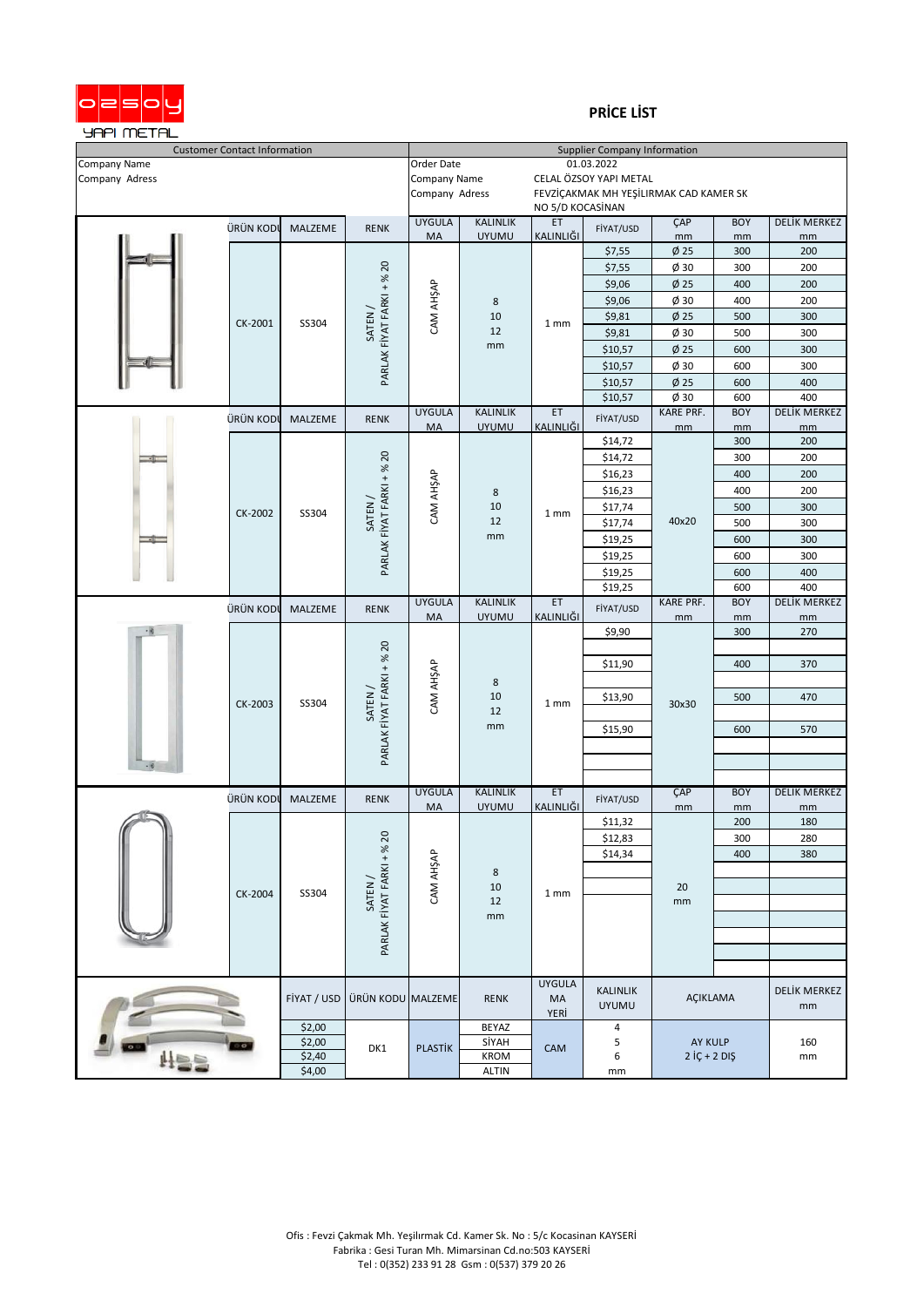|                                     | FİYAT / USD                          | ÜRÜN KODU MALZEME  |                | <b>RENK</b>                                   | <b>UYGULA</b><br>MA<br>YERİ | <b>KALINLIK</b><br><b>UYUMU</b> | AÇIKLAMA                              | DELİK MERKEZ<br>mm        |
|-------------------------------------|--------------------------------------|--------------------|----------------|-----------------------------------------------|-----------------------------|---------------------------------|---------------------------------------|---------------------------|
|                                     | \$1,00<br>\$1,00<br>\$1,50<br>\$2,50 | DK <sub>2</sub>    | PLASTIK        | BEYAZ<br>SİYAH<br><b>KROM</b><br><b>ALTIN</b> | CAM                         | 4<br>5<br>6<br>mm               | <b>NOKTA KULP</b><br>$2$ İÇ + $2$ DIŞ |                           |
|                                     | FİYAT / USD                          | ÜRÜN KODU MALZEME  |                | <b>RENK</b>                                   | <b>UYGULA</b><br>MA<br>YERİ | <b>KALINLIK</b><br><b>UYUMU</b> | AÇIKLAMA                              | <b>DELİK MERKEZ</b><br>mm |
|                                     | \$3,00                               | CR6                | SS304          | <b>KROM</b>                                   | CAM                         | 4<br>5<br>6<br>mm               | <b>NOKTA KULP</b><br>$1$ İÇ + $1$ DIŞ |                           |
|                                     | FİYAT / USD                          | ÜRÜN KODU MALZEME  |                | <b>RENK</b>                                   | <b>UYGULA</b><br>MA<br>YERİ | <b>KALINLIK</b><br><b>UYUMU</b> | AÇIKLAMA                              | DELİK MERKEZ<br>mm        |
|                                     | \$3,65<br>\$3,85<br>\$5,00           | DK3                | PLASTIK        | <b>KROM</b><br>SİYAH<br><b>ALTIN</b>          | CAM                         | 4<br>5<br>6<br>mm               | METAL KULP OVAL<br>LAMA<br>ÇİFTLİ SET | 160<br>mm                 |
|                                     | FİYAT / USD                          | ÜRÜN KODU MALZEME  |                | <b>RENK</b>                                   | <b>UYGULA</b><br>MA<br>YERİ | <b>KALINLIK</b><br><b>UYUMU</b> | AÇIKLAMA                              | DELİK MERKEZ<br>mm        |
|                                     | \$4,50<br>\$4,90<br>\$5,95           | DK4                | PLASTIK        | <b>KROM</b><br>SİYAH<br><b>ALTIN</b>          | CAM                         | 4<br>5<br>6<br>mm               | METAL KULP KARE<br>LAMA<br>BİR ÇİFT   | 160<br>mm                 |
|                                     | FİYAT / USD                          | ÜRÜN KODU MALZEME  |                | <b>RENK</b>                                   | <b>UYGULA</b><br>MA<br>YERİ | <b>KALINLIK</b><br><b>UYUMU</b> | <b>AÇIKLAMA</b>                       |                           |
|                                     | \$8,00                               | P1                 | <b>METAL</b>   | <b>KROM</b>                                   | CAM                         | 8<br>10<br>mm                   | DUVARDAN CAMA<br>PARADUŞ MENTEŞE      |                           |
| ۳                                   | FİYAT / USD                          | ÜRÜN KODU MALZEME  |                | <b>RENK</b>                                   | <b>UYGULA</b><br>MA<br>YERİ | <b>KALINLIK</b><br><b>UYUMU</b> | AÇIKLAMA                              |                           |
|                                     | \$10,90                              | P <sub>2</sub>     | <b>METAL</b>   | <b>KROM</b>                                   | CAM                         | 8<br>10<br>mm                   | CAM CAMA<br>PARADUŞ MENTEŞE           |                           |
| $\odot$<br>$\left( \bullet \right)$ | \$4,95                               | P3                 | <b>METAL</b>   | <b>KROM</b>                                   | CAM                         | 8<br>10<br>mm                   | <b>DUVARDAN CAMA</b><br>SABIT TUTUCU  |                           |
|                                     | FİYAT / USD                          | ÜRÜN KODU MALZEME  |                | <b>RENK</b>                                   | <b>UYGULA</b><br>MA<br>YERİ | <b>KALINLIK</b><br><b>UYUMU</b> | AÇIKLAMA                              |                           |
|                                     | \$8,00                               | CR <sub>2</sub> AL | <b>ELOKSAL</b> | ALÜMİNYUM                                     | CAM                         | 8<br>10<br>mm                   | ALÜMİNYUM<br>DUVARDAN CAMA<br>MENTEŞE |                           |
|                                     | FİYAT / USD                          | ÜRÜN KODU MALZEME  |                | <b>RENK</b>                                   | <b>UYGULA</b><br>MA<br>YERİ | <b>KALINLIK</b><br><b>UYUMU</b> | AÇIKLAMA                              |                           |
|                                     | \$12,00                              | CR <sub>2</sub> AL | <b>ELOKSAL</b> | ALÜMİNYUM                                     | CAM                         | 8<br>10<br>mm                   | ALÜMİNYUM<br>CAM CAMA MENTEŞE         |                           |
|                                     | FİYAT / USD                          | ÜRÜN KODU MALZEME  |                | <b>RENK</b>                                   | <b>UYGULA</b><br>MA<br>YERİ | <b>KALINLIK</b><br><b>UYUMU</b> | AÇIKLAMA                              |                           |
|                                     | \$35,00                              | CR1O               | <b>ELOKSAL</b> | ALÜMİNYUM                                     | CAM                         | 8<br>10<br>mm                   | OFİS CAM KAPI<br>KİLİDİ               |                           |